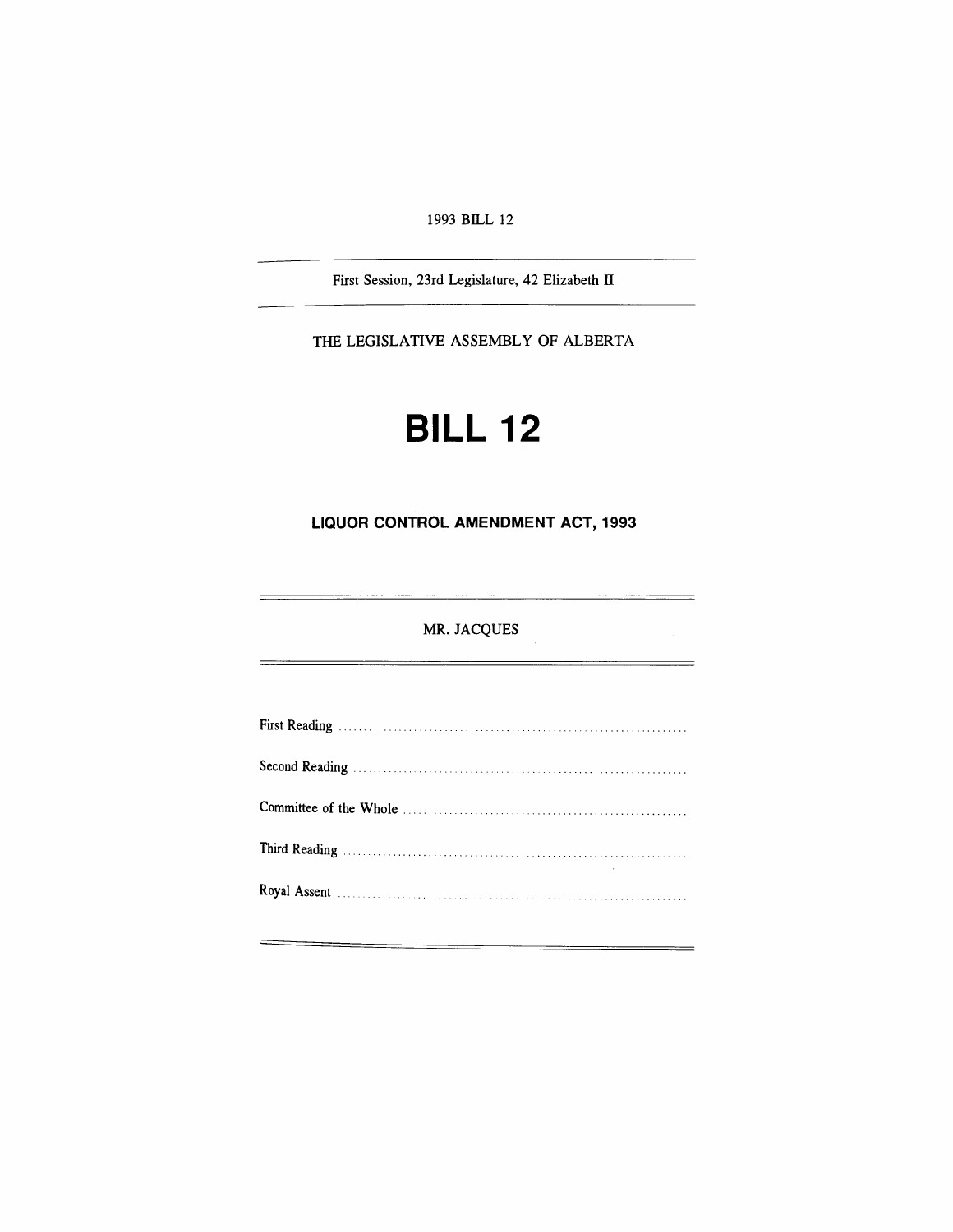*Bill 12 Mr. Jacques*

# **BILL 12**

#### 1993

### **LIQUOR CONTROL AMENDMENT ACT, 1993**

*(Assented to* , 1993)

HER MAJESTY. by and with the advice and consent of the Legislative Assembly of Alberta, enacts as follows:

- *1 The Liquor Control Act is amended by this Act.*
- *2 Section* 1(1 )(j) *is repealed and the following is substituted:*
	- (j) "manufacturer" or "liquor manufacturer" means a person who operates or intends to operate in Alberta
		- (i) a brewery or distillery licensed under an Act of Canada,
		- (ii) a winery that complies with the laws of Canada,
		- (iii) a warehouse for liquor that the person manufactures outside Alberta, or
		- (iv) any other liquor manufacturing or warehousing facility satisfactory to the Board;

*3 Section* 5.1(2) *is amended by striking out* "and" *at the end of clause (a) and adding the following after clause (a):*

- (a.1) delegate to persons engaged under section 10.1 any of his powers or duties respecting warehousing, including the power to subdelegate, and
- *4 The following is added after section 10:*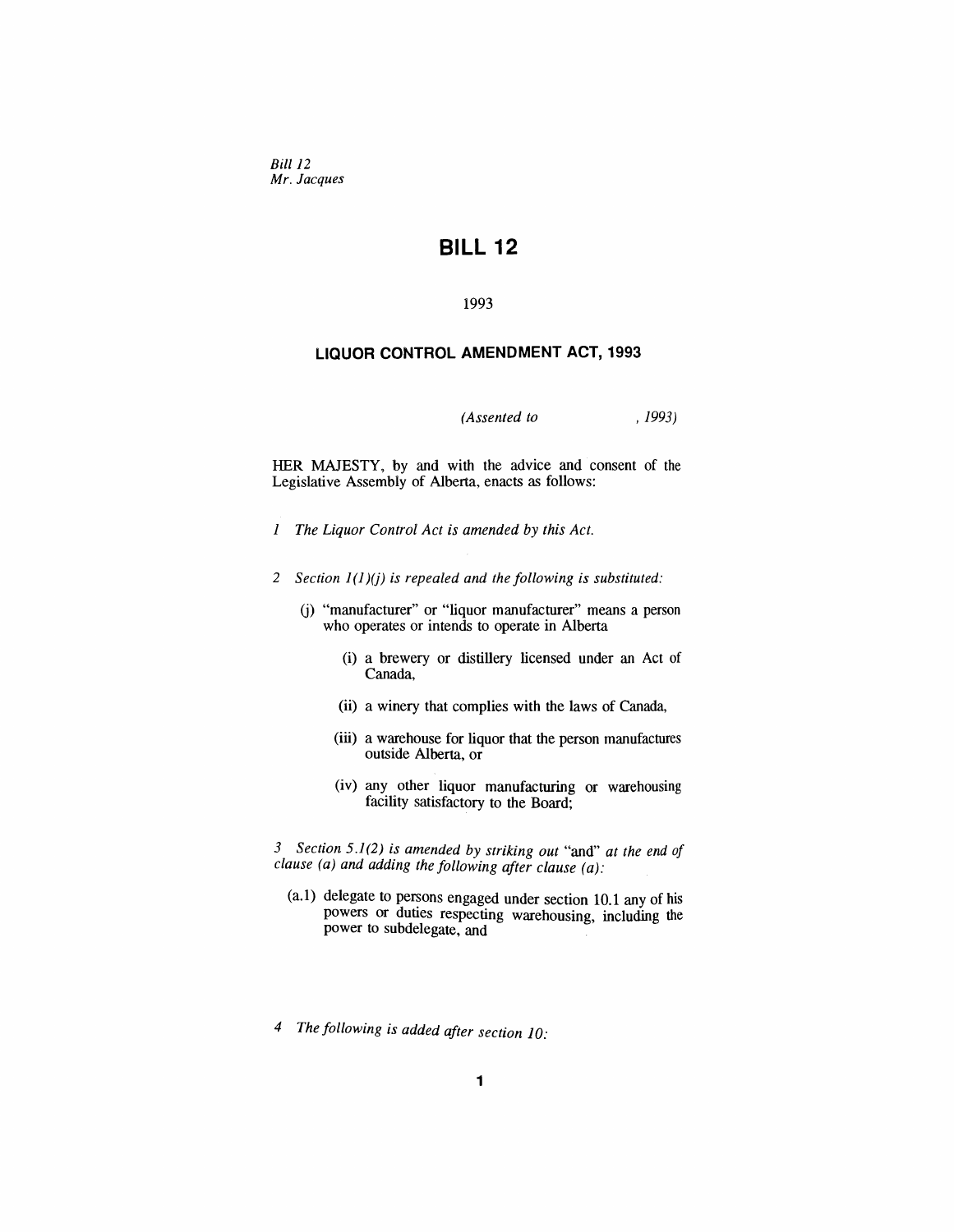#### **Explanatory Notes**

- 1 Amends chapter L-17 of the Revised Statutes of Alberta 1980.
- **2** Section  $1(1)(i)$  presently reads:
	- *I*(l) *In this Act,*
		- *(j) "manufacturer" means a person who, in Alberta, intends to operate or operates*
			- *(i) a brewery that he is licensed to operate under an* Act of Canada,
			- *(ii) a winery that complies with the laws ofCanada, or*
			- *(iii) a distillery or otherfacility for manufacturing liquor that he is licensed to operate under an Act of Canada;*
- 3 Section 5.1(2) presently reads:
	- *(2) The chief executive officer may, in writing,*
		- *(a) delegate to an employee of the Corporation any of his powers or duties, including the power to subdelegate, and*
		- *(b) designate an employee of the Corporation to act in his place and assume his powers and duties during his absence.*
- 4 Services of advisors, etc.

1 Explanatory Notes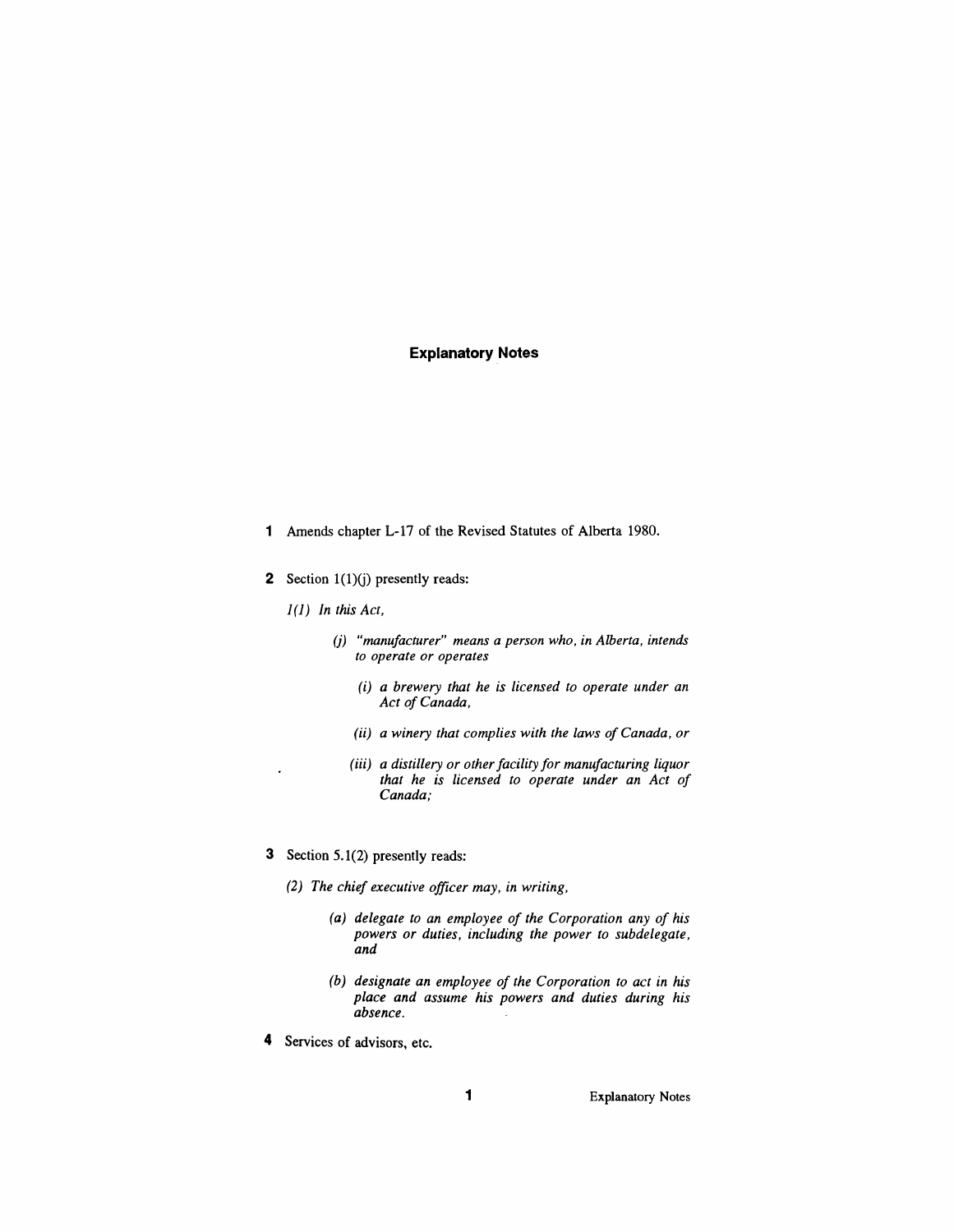Services of advisors. etc. 10.1 $(1)$  The Corporation may enter into agreements to engage the services of any person to provide, for or on behalf of the Corporation, services that enable the Corporation to carry· on its business and operations and to carry out anything the Corporation has the right, power or duty to do.

(2) The Corporation may delegate any of its rights, powers or duties to a person engaged under subsection (1) and may authorize that person to subdelegate those rights, powers or duties.

- *5 Section* 13(1) *is amended*
	- *(a) in clause (m)*
		- (i) *by striking out* "shall" *and substituting* "may":
		- (ii) *by striking out* ", duty-free stores and warehouses" *and substituting* "and duty-free stores";
	- *(b) by adding the following after clause (m):*
		- (m.l) may determine or may delegate to the Corporation the power to determine the places in which warehouses are to be established in Alberta and the location of the warehouses in those places;
- *6 Section* 13.1 *is amended*
	- *(a) by renumbering it as section* 13.1(1);
	- *(b) in subsection (1)(e), (g) and (h) by striking out* "shall" and *substituting* "may";
	- *(c) by adding the following after subsection* (1):

(2) The Corporation is not required to establish, maintain or operate liquor stores and, as soon as reasonably possible, the Corporation shall cease to operate and maintain liquor stores and cease to use or occupy any premises for the purpose of operating or maintaining a liquor store.

(3) If the Corporation is a party to a lease with respect to premises on which the Corporation operates a liquor store and the lease provides for terminating the lease, discontinuing the use of the leased premises, discontinuing the occupation of the leased premises, parting with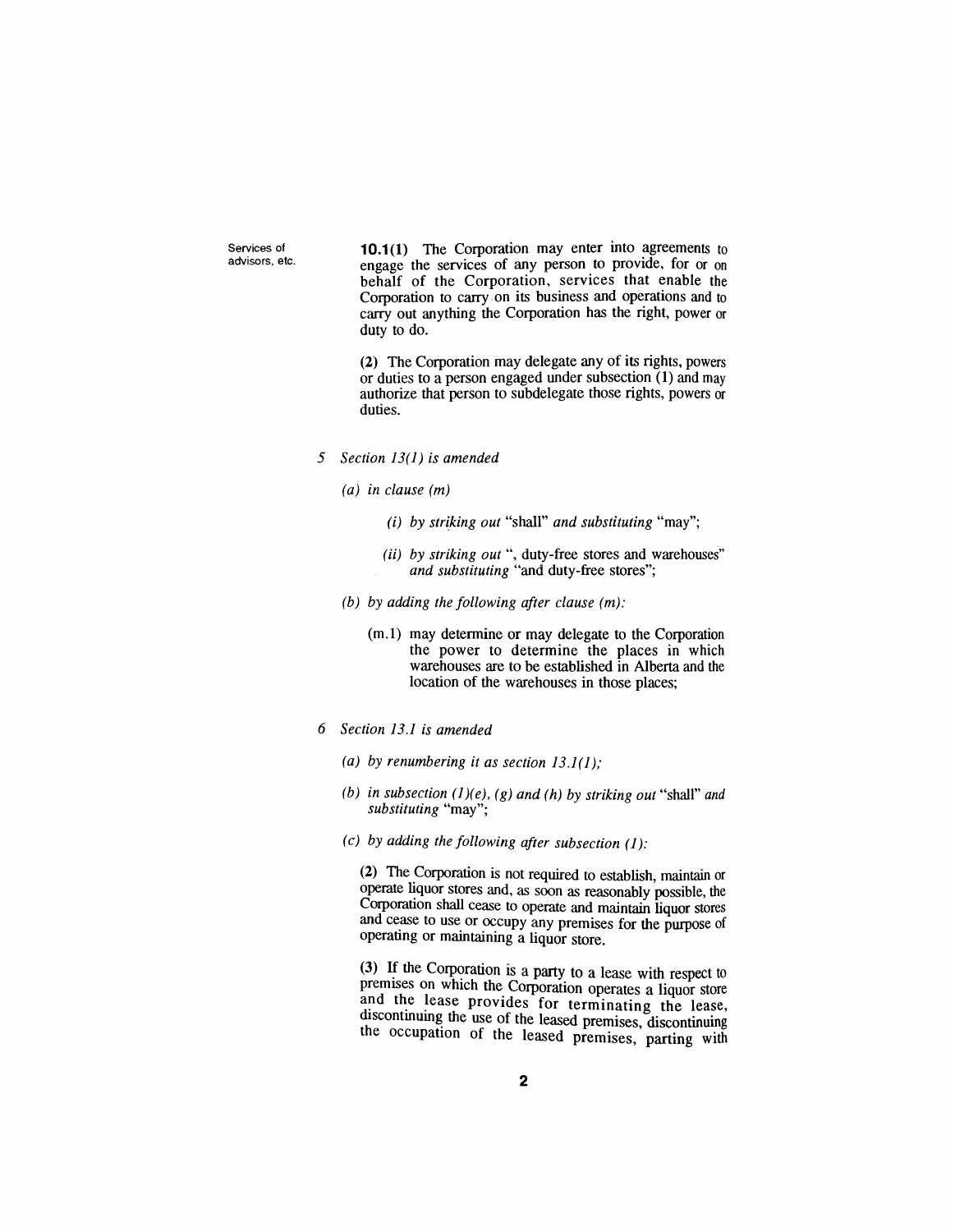5 Section  $13(1)(m)$  presently reads:

*13(1) The Board*

*(m) shall determine the places in which liquor stores, agency stores, duty-free stores and warehouses are to be established in Alberta, and the location of them in those places;*

6 Section 13.1(e), (g) and (h) presently read:

*J*3.1 *The Corporation*

- *(e) shall provide for the establishment, maintenance and operation of liquor stores and warehouses and for the control and keeping of liquor in and the conveyance of liquor to and from those stores and warehouses,.*
- *(g) shall control the providing of liquor to and the sale of liquor at liquor stores, agency stores and duty-free stores;*
- *(h) shall determine the kinds of liquor to be kept for sale at liquor stores, agency stores and duty-free stores;*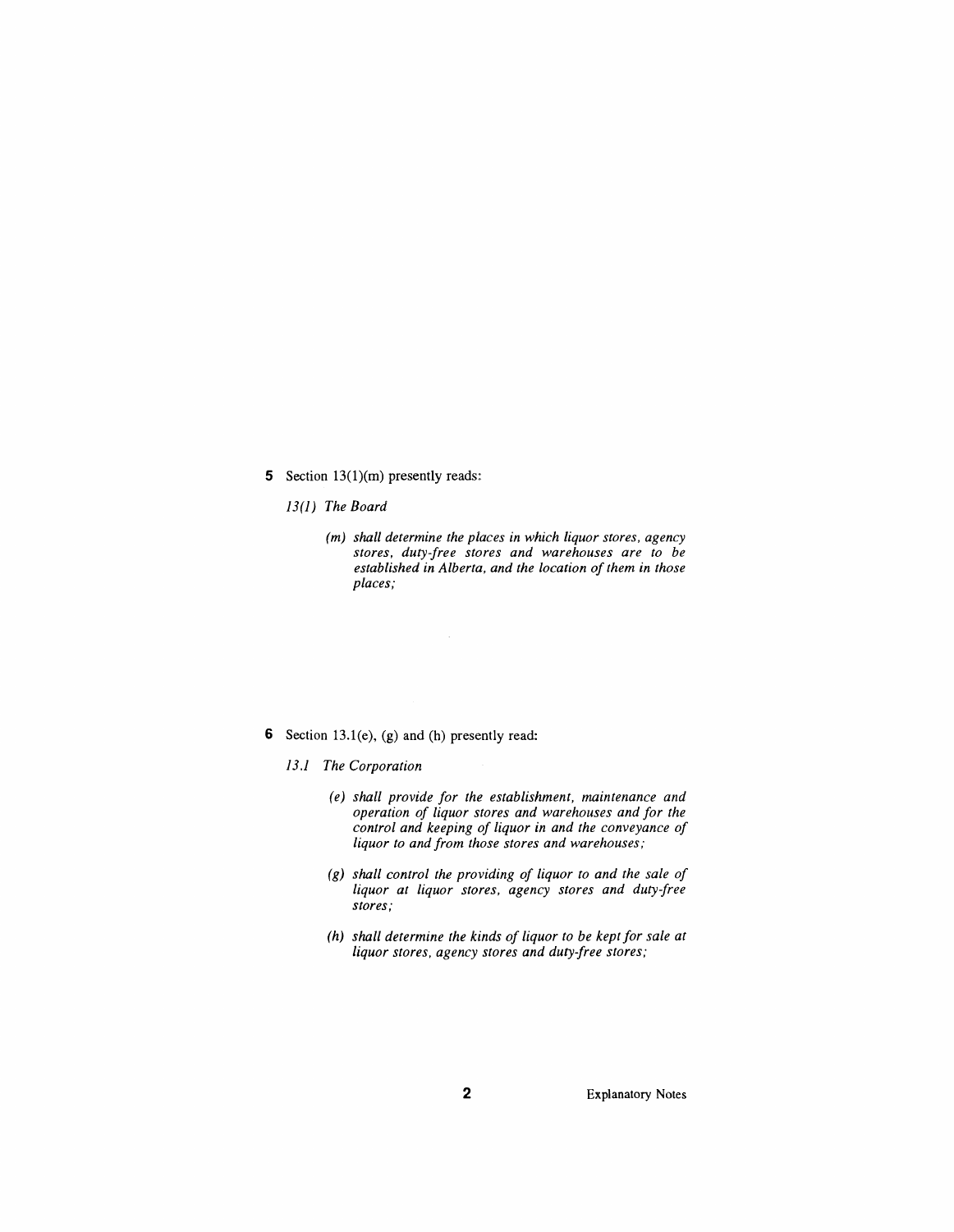possession of the leased premises, or release from performing any of the terms, covenants or conditions of the lease pursuant to an Act of the Legislature, the Corporation shall

- (a) terminate the lease, cease to use or occupy the leased premises or sublet, assign or grant a concession or licence for any interest in the leased premises for any reasonable use,
- (b) part with possession of the leased premises, and
- (c) be released from performing the terms, covenants and conditions under the lease with respect to those premises.

(4) No person other than the Corporation shall use or advertise the name "Alberta Liquor Store" in respect of any business or undertaking.

*7 Section* 23 *is amended by adding the following after subsection*  $(I)$ :

> (1.1) Notwithstanding subsection (1), the 1994 fiscal year is the period from January 5, 1994 to March 31, 1994, and thereafter the fiscal year is the period commencing on April 1 in one year and ending on March 31 in the next year.

*8 Section* 25 *is amended by renumbering it as section* 25(1) *and by adding the following after subsection* (1):

> (2) Subsection (1) does not apply to a person engaged under section 10.1.

*9 Section* 26 *is amended by renumbering it as section* 26(1) *and by adding the following after subsection* (1):

(2) .Subsection (1) does not apply to a person engaged under section 10.1.

*10 Section* 29 *is amended*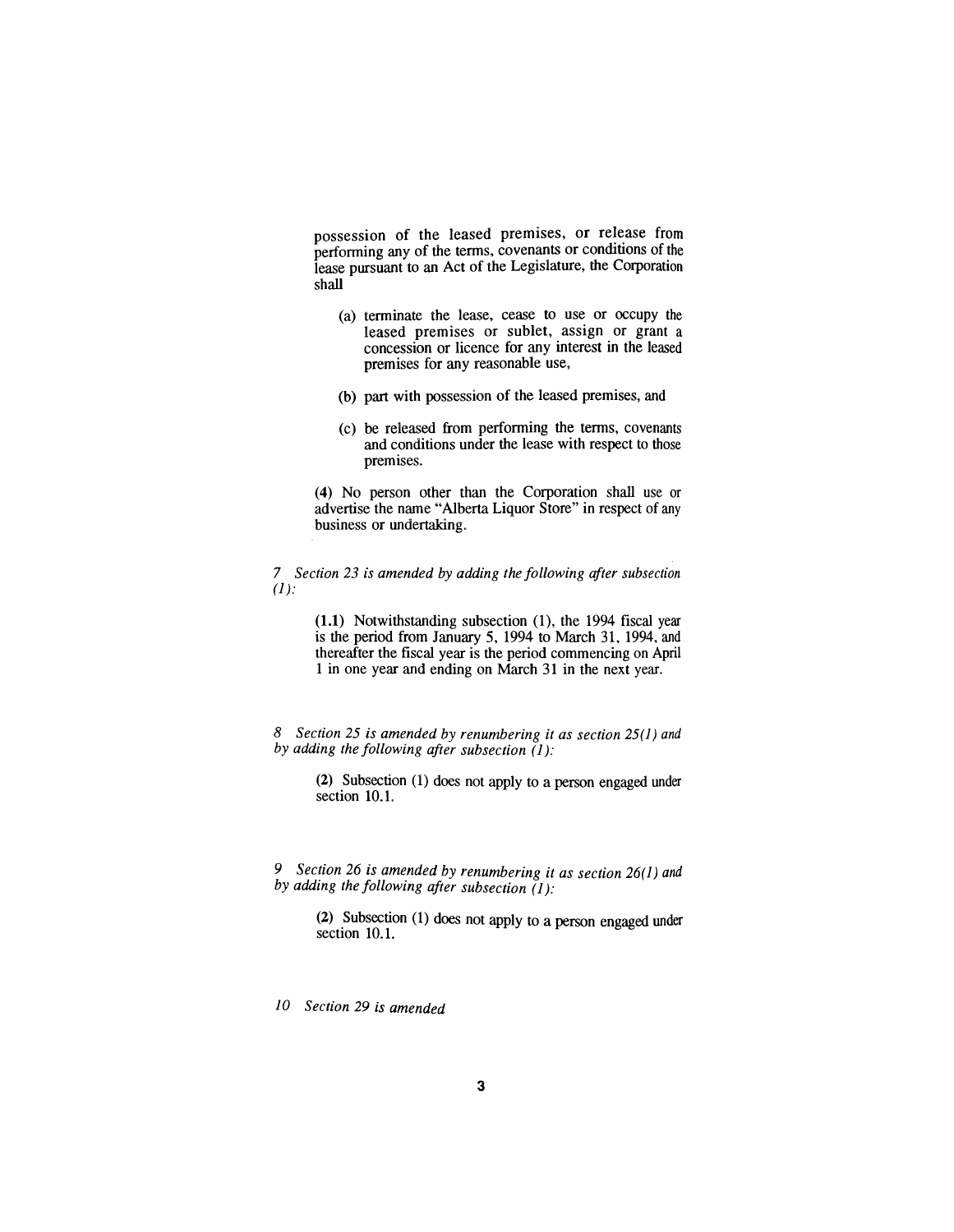7 Section 23 presently reads:

*23(1) The* 1985 *fiscal year is the period from January* 1,1985 *to the first Tuesday of*1986 *and thereafter the fiscal year is the penod from the Wednesday nextfollowing the first Tuesday of the calendar year to the first Tuesday of the next following calendar year.*

*(2) After the end of a fiscal year the Corporation shall prepare a balance sheet and statements of the results of its operations.*

8 Section 25 presently reads:

*25 No action or proceedings shall be taken against the Corporation, Board or Appeal Councilor any person carrying out the powers or duties of the Corporation, Board or Council for anything done or omitted to be done in or arising out of the exercise of the powers or the performance of the duties under this Act and the regulations.*

9 Section 26 presently reads:

*26 Subject to sections* 49 *and* 57, *every action, order, ruling or decision ofthe Corporation or Board or the person carrying out the powers or duties of the Corporation or Board is final and shall not be questioned, reviewed or restrained by any proceeding in the nature of an application for judicial review or otherwise in any court.*

10 Section 29 presently reads:

3 Explanatory Notes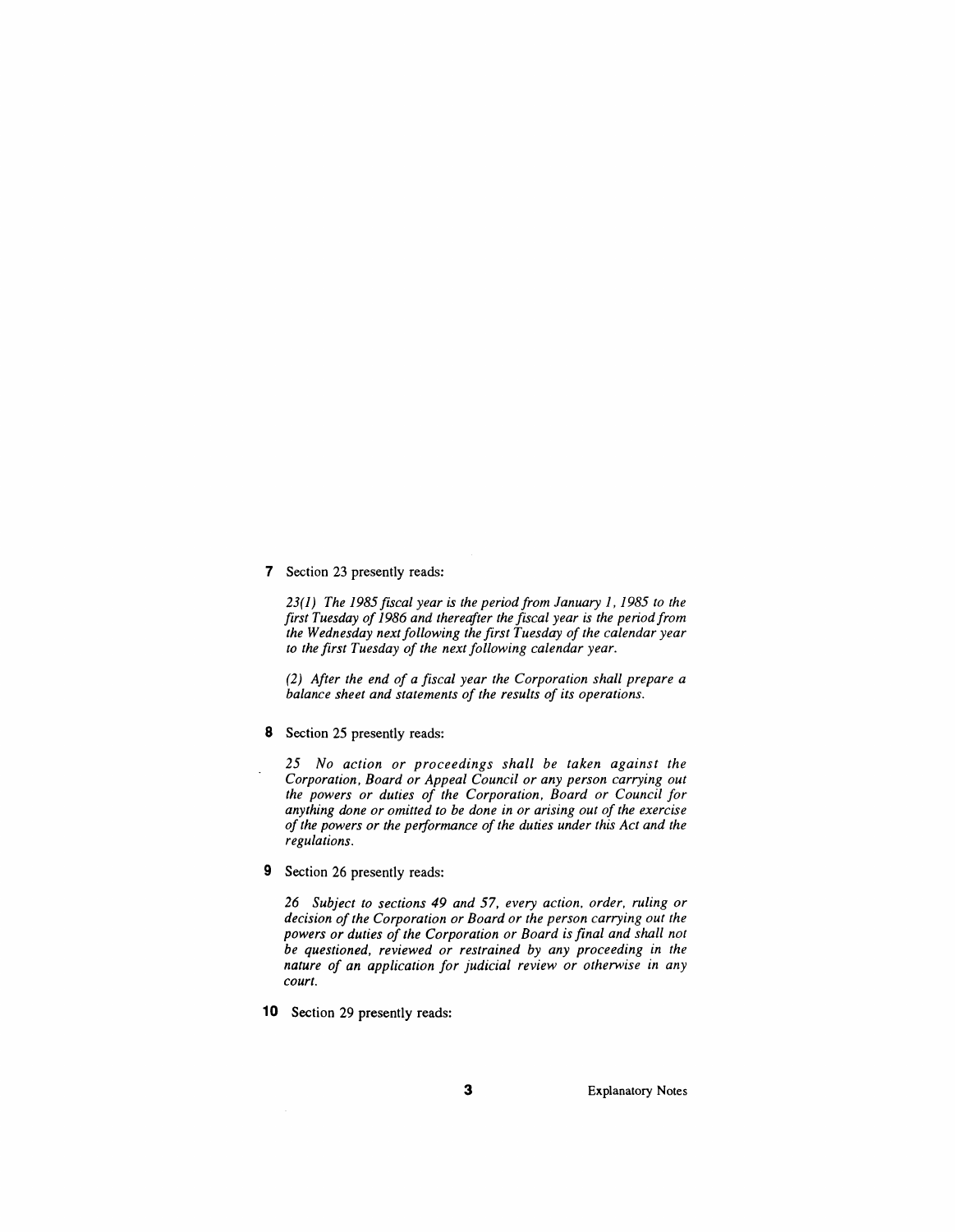- *(a) in subsection* (1) *by adding* "or warehousing" *before* "facility";
- *(b) in subsection (2)*
	- (i) *by striking out* "this Act and the regulations," *and* substituting "the terms and conditions of the licence and to this Act and the regulations, to do one or more of the following:";
	- (ii) *by adding the following after clause (a):*
		- (a.I) to warehouse at the licensed premises,
		- (a.2) to distribute from the licensed premises,
- *11 Section* 58 *is amended*
	- *(a) in clause (p) by striking out* "section 62 does" *and substituting* "sections 62, 79(2) and (4), 80(1) and (2) and  $84(1)$  do";
	- *(b) by adding the following after clause (q):*
		- (q.l) respecting the sale of liquor by the Corporation to licensees and permittees;
- *12 Section* 71 (2) *is amended*
	- *(a) in clause (a) by striking out* "the premises in which the liquor was manufactured" *and substituting* "its licensed premises";
	- *(b) by striking out* "warehouse or depot established" *and substituting* "warehouse or depot authorized".

13 Section 80(1) and (2) are amended by striking out "No employee" and *substituting* "Except as expressly provided for in the regulations, no employee".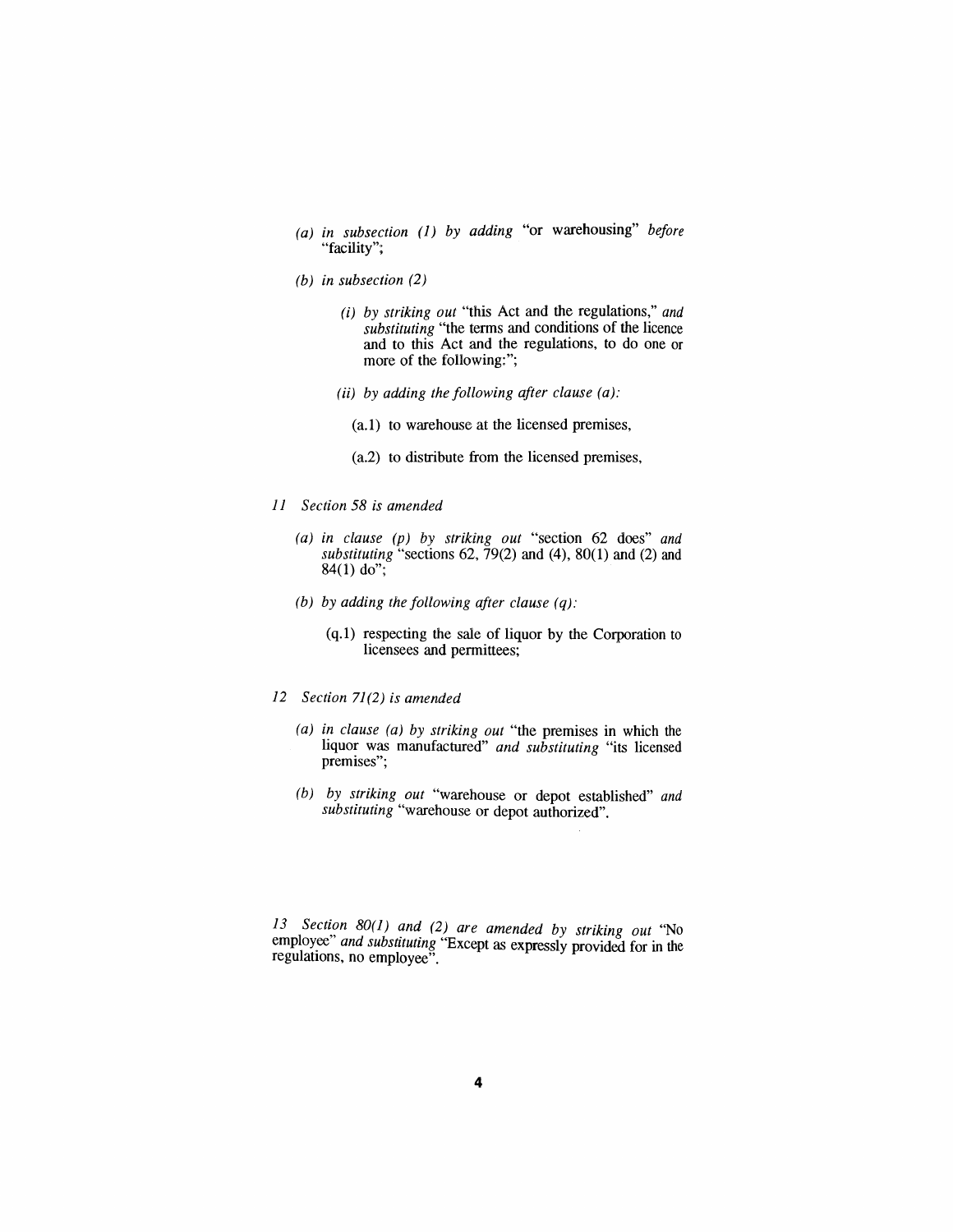29(*1) The Board may, on receiving from a liquor manufacturer an application in the form and payment of the fee prescribed in the regulations and on being satisfied that the applicant and the brewery, winery, distillery or other liquor manufacturing facility described in the application comply with this Act and the regulations and with the laws of Canada, where applicable, issue to the applicant a manufacturers licence.*

*(2) A licence issued under this section authorizes the licensee, subject to this Act and the regulations,*

- *(a) to manufacture at the licensed premises,*
	- *(b) to sell to the Corporation or any other person authorized by the Board, and*
	- *(c) subject to the laws ofCanada, to export from Alberta*

*the category, class, variety, brand or kind of liquor described in the licence.*

- **11** Section 58(p) presently reads:
	- *58 The Lieutenant Governor in Council may make regulations*
		- *(p) respecting circumstances under which section* 62 *does not apply;*

#### **12** Section 71(2) presently reads:

*(2) A common carrier or other person may, in accordance with this Act and the regulations, convey*

- *(a) liquor, when lawfully sold by a manufacturer, from the premises in which the liquor was manufactured, and*
- *(b) liquor to or from premises where the liquor may be la»fully kept and sold,*

*to a liquor store, agency store, duty-free store, warehouse or depot established by the Board or to any other place where the liquor may lawfully be kept under this Act or the regulations.*

**13** Section 80 presently reads:

*80(1) No employee or agent of an operator of an agency or dutyfree store or of the Corporation, and no operator of an agency or duty-free store or member of the Board or Appeal Council shall have a financial interest in or be directly or indirectly engaged in any other business or undertaking dealing in liquor,*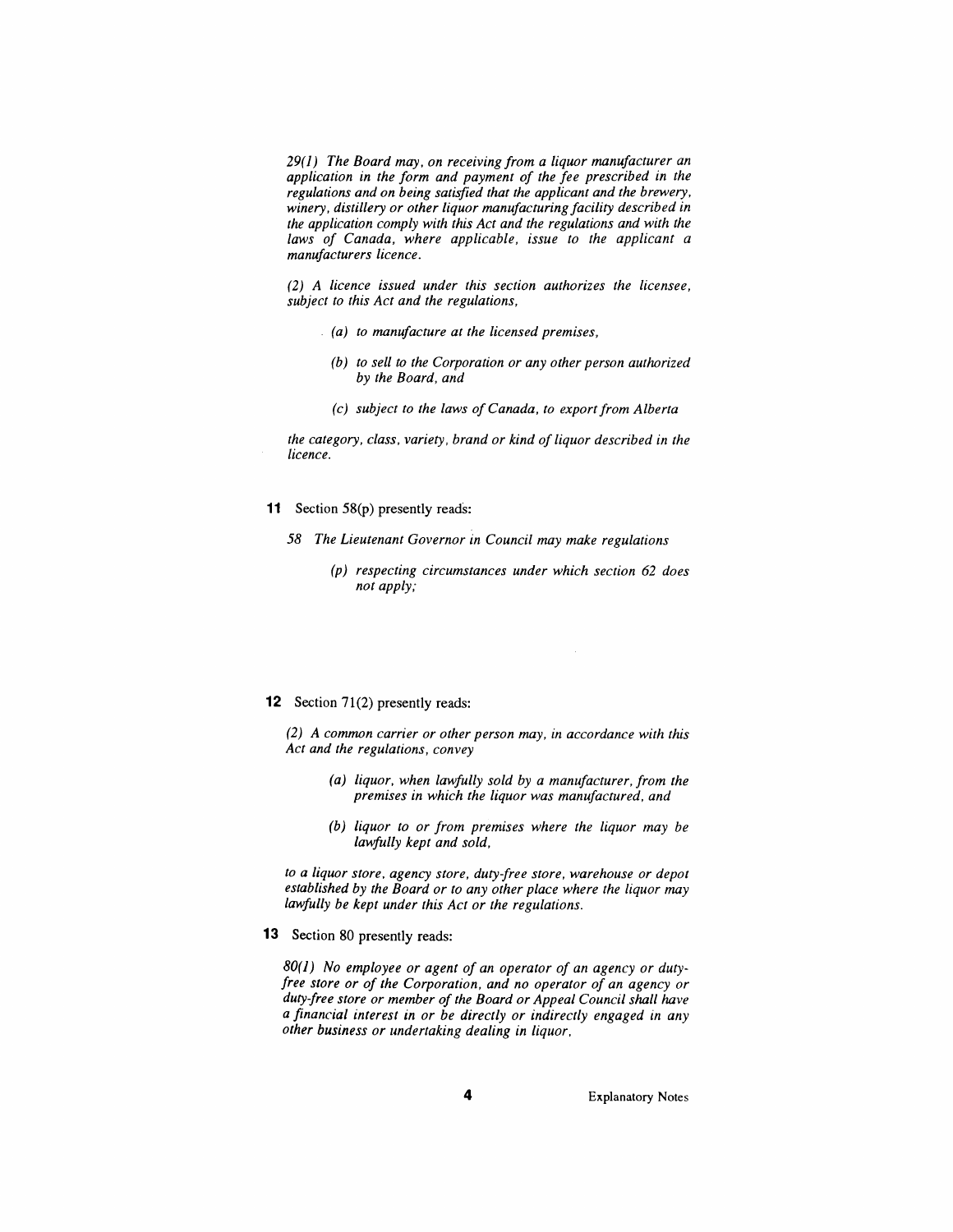*Section* 82(1) *is amended* by *adding* "or as otherwise provided for under this Act" *after* "described in section 69".